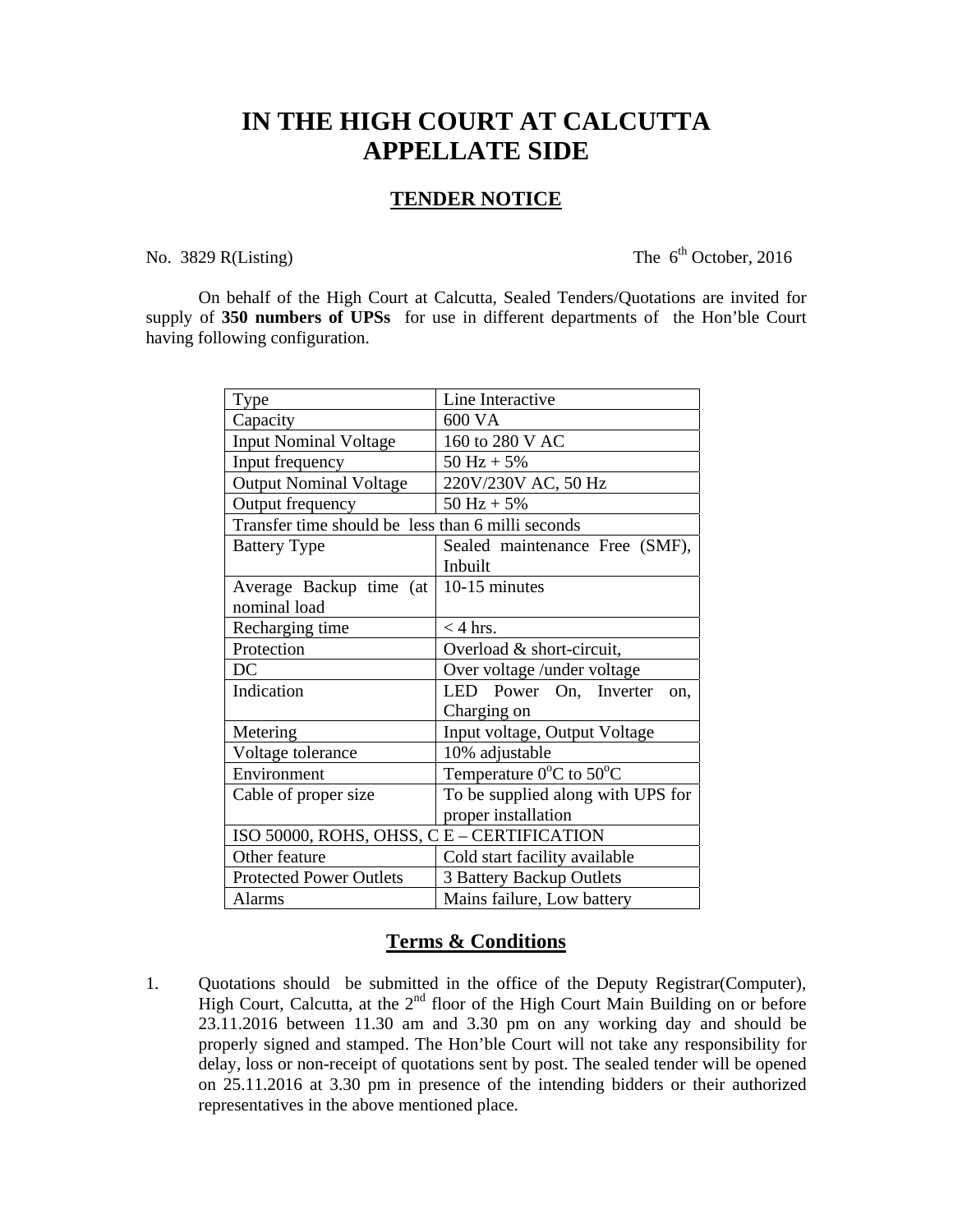- 2. Quotations should be submitted in sealed envelope with 3829 R(Listing) super scribed in it.
- 3. Rates should be quoted indicating price / unit and should be inclusive of all additional charges.
- 4. Suppliers are instructed to mention PAN no. in the quotation and copies of trade license and / or PAN etc. is to be submitted as and when to be asked.
- 5. Conditional quotations will not be considered.
- 6. Willing suppliers submitting quotations should specify the address of its office and its Phone / Mobile no. for the purpose of quick communication in the event of urgency.
- 7. The reputed firms who are engaged in the supply of desktop and its accessories and who have executed such commercial orders are eligible to participate in the tender. Documentary evidence in support of the said eligibility criteria must be furnished along with the tender.
- 8. The rate quoted by the bidders shall remain fixed for entire duration of the contract and will not be changed/enhanced on any account. All duties, taxes and other levies payable under the contract shall be included in the total price.
- 9. This Hon'ble Court may award the contract to the supplier whose Quotations has been determined to be substantially responsive and who has quoted the lowest evaluated price. **However, the Hon'ble Court is not bound to accept the lowest bid**.
- 10. The Calcutta High Court may accept the tender whose quotation will be determined to be substantially responsive and who will offer the lowest evaluated quotation price. However, the High Court is not bound to accept the lowest bid.
- 11. The High court reserves the right to accept or reject any quotation and to cancel the bidding process and reject all quotations at any time.
- 12. Canvassing on the part of a supplier submitting quotation will render its quotation liable to cancellation summarily.

 Sd/. Registrar (Listing)